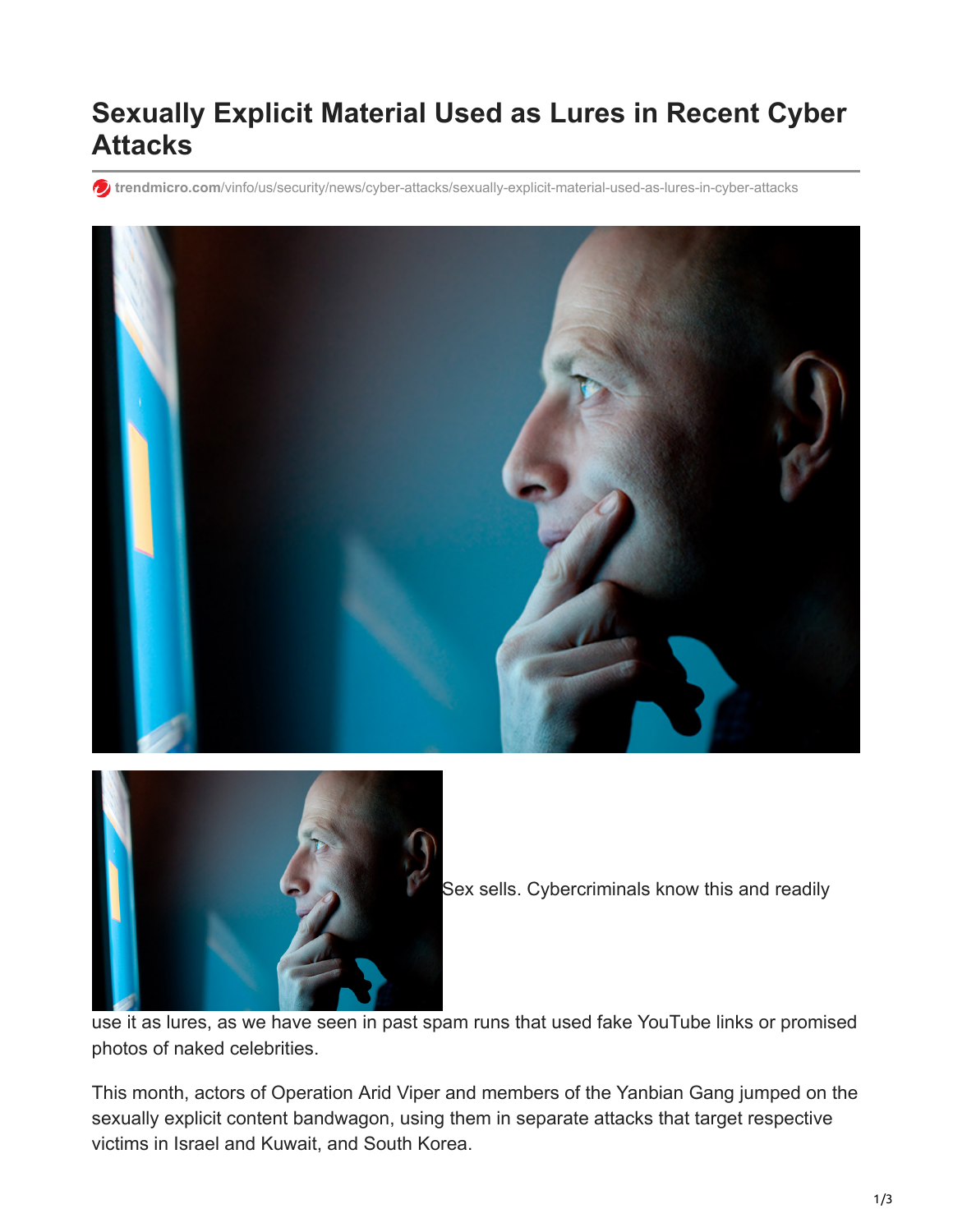Operation Arid Viper attacked five Israeli-based organizations in the government, transport, infrastructure, military, and academic industries, and one organization in Kuwait using spearphishing emails that dropped a pornographic video on a victim's computer.

"It targeted professionals who might be receiving very inappropriate content at work and so would hesitate to report the incident," declares Trend Micro threat researchers in a recent report of the Arid Viper discovery.





were among the many lures that the Yanbian Gang used to infect millions of Android™ mobile banking customers in South Korea.

Mobile banking customers unknowingly downloaded malware apps, which mobile threat researcher Simon Huang described to come "in the guise of popular porn apps with lewd icons and names and eye-catching descriptions like 'sexy women photos' and 'porn movies.' "

"They hardly ever deliver on their promise though when run. All they do, in fact, is steal and upload victims' mobile banking credentials to C&C servers," adds Huang.

When mobile users in South Korea download the apps—either through links sent via SMS or from infected mobile downloads—their mobile phone numbers, account names and number, and login credentials are automatically sent over to the Yanbian Gang members.